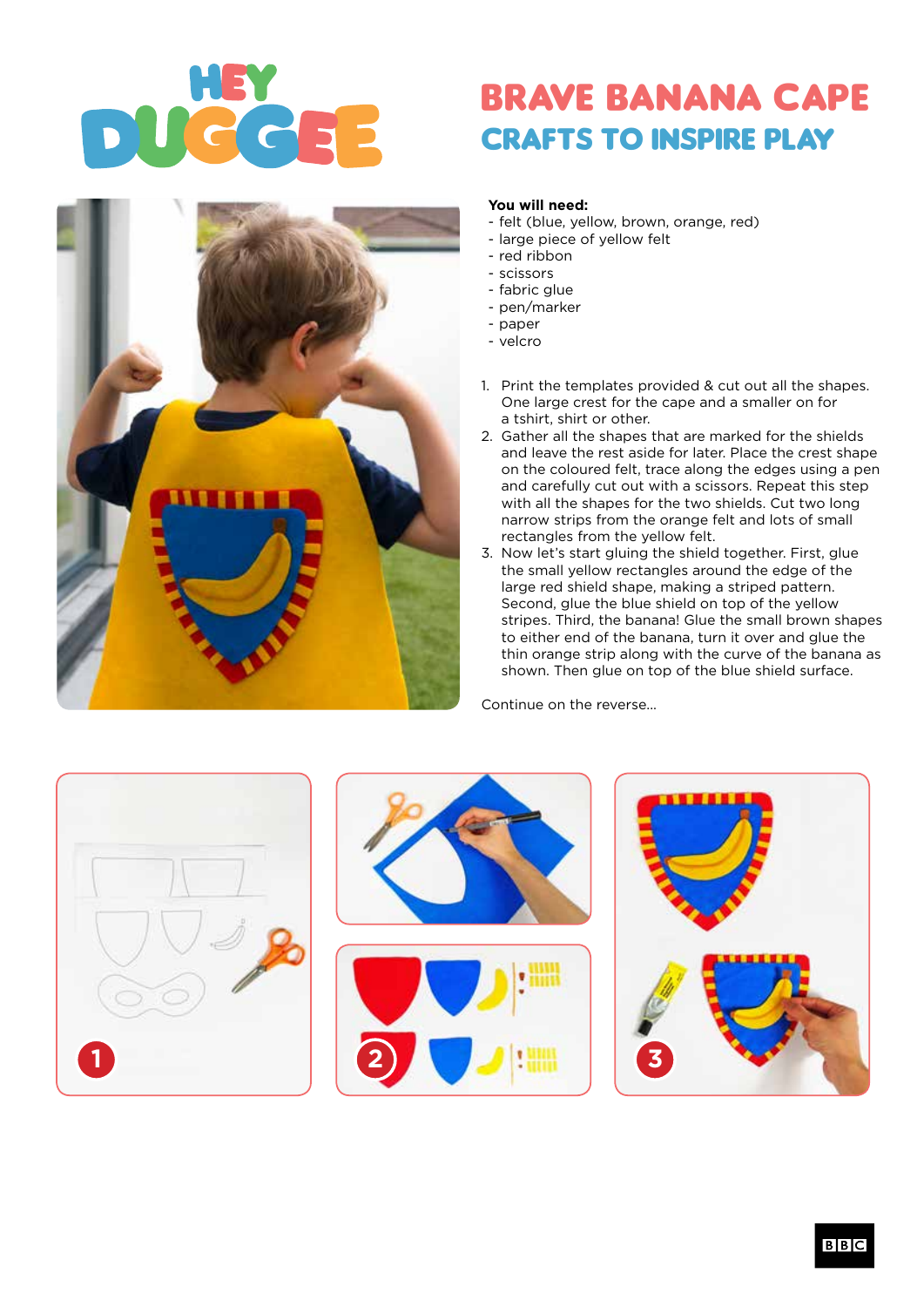



















- 5. Now cut out the template for the cape neck piece.
- 6. Fold over the large piece of yellow felt and align the neck piece shape along the folded edge as shown. Draw a line out from the edge of the next piece to the edge of the yellow, as shown, and continue by drawing a curved line across to the other side of the yellow felt. Using a scissors carefully cut the cape out.
- 7. Place the large shield on the back of the cape and glue in place. Then glue two strips of velcro to the ends of the neck piece and leave all aside to dry..
- 8. To make the mask, place the template on the yellow felt, trace around the edges and cut out. Repeat this step with the blue felt.
- 9. Glue two lengths of ribbon to either side of the mask.
- 10. Glue the blue felt on top blue and glue two strips of velcro to ends of the red ribbon. (having measured against your child's head first.



## A-WOOF !

HeyDuggee's Brave Banana Badge helped the Squirrels get over their fear of lightening - with your Brave Banana Badge and mask you can overcome any fear.. anything!

It's time for adventure...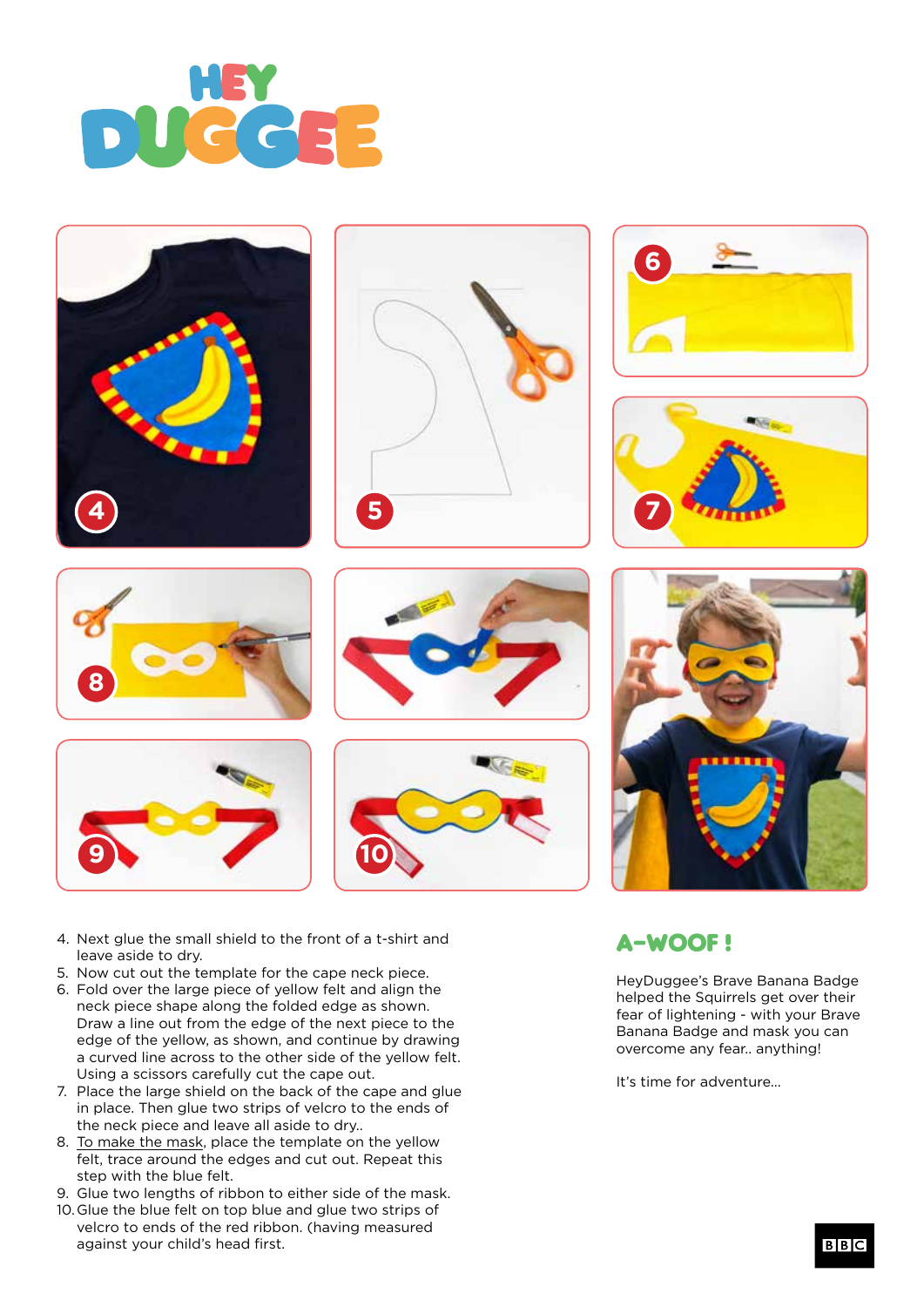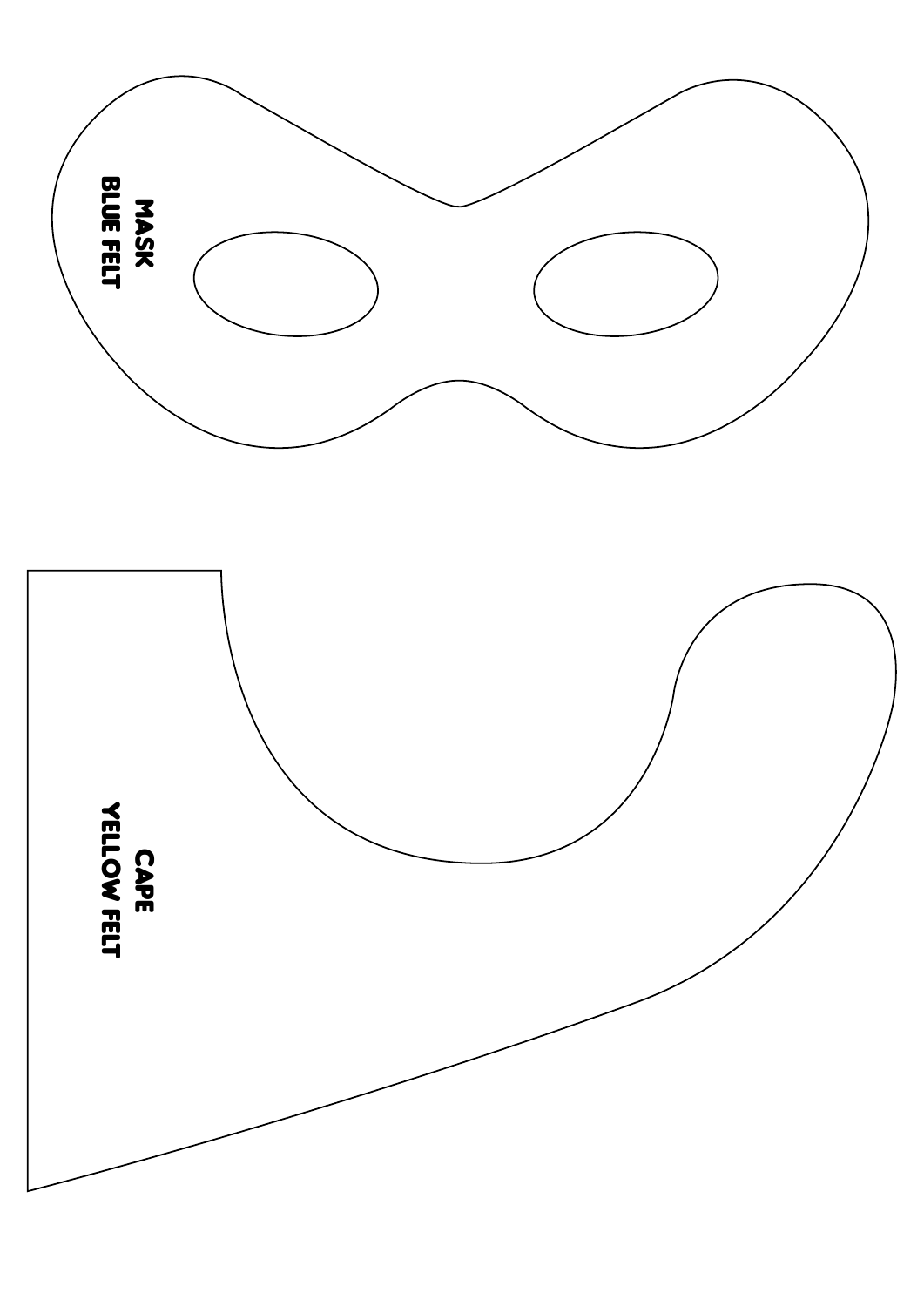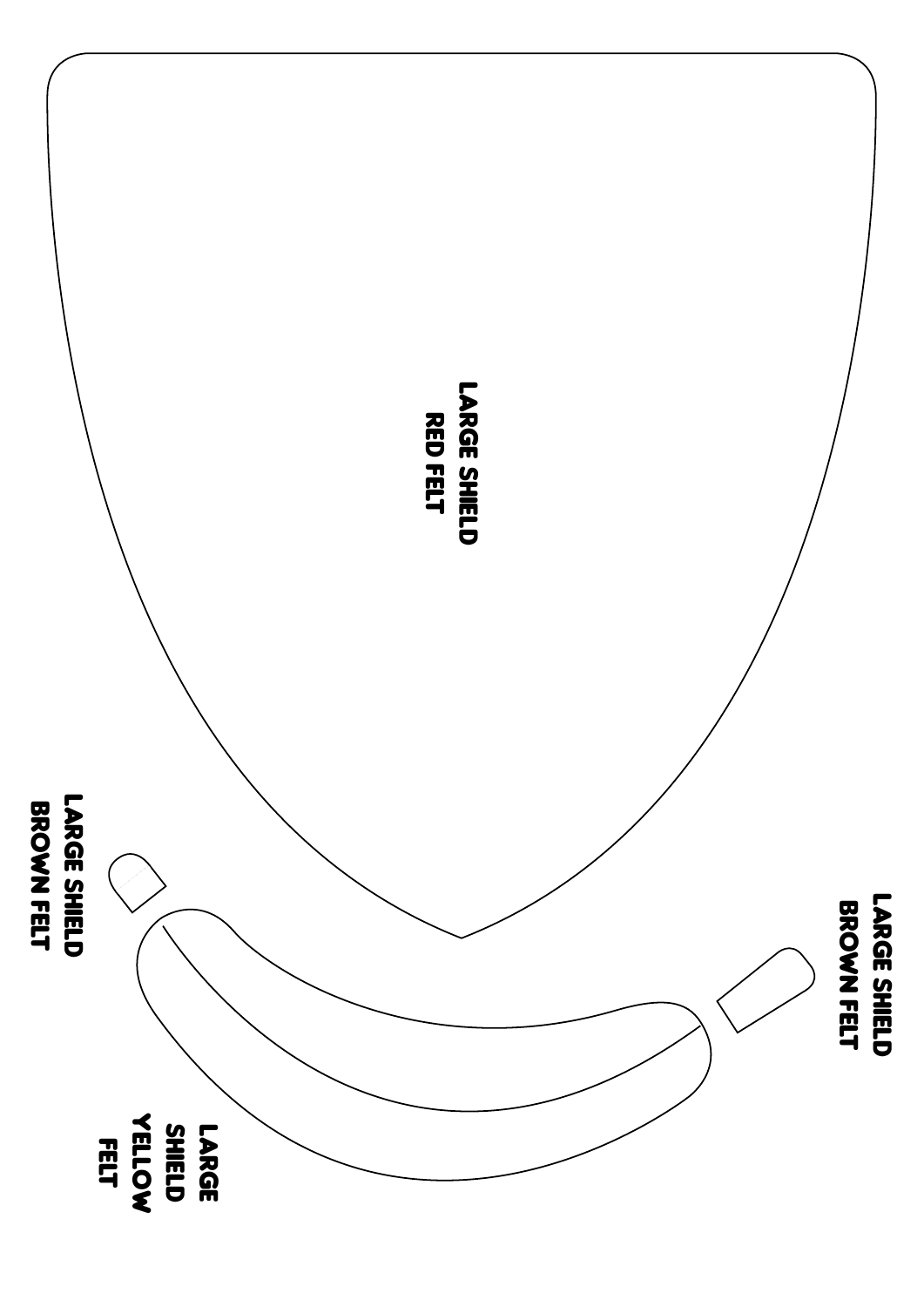